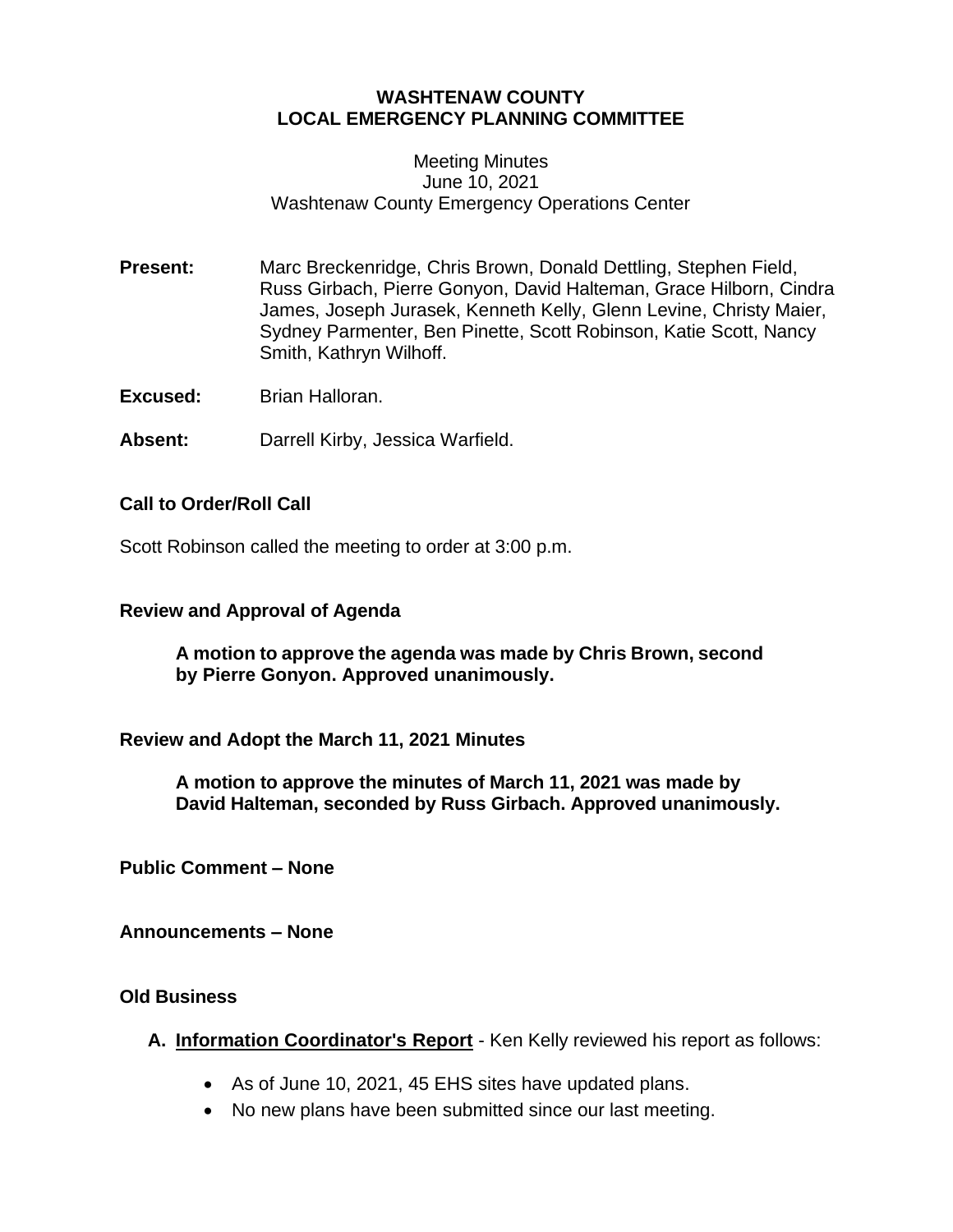Ken stated that after reviewing site plans in Tier II reports, it was determined that two EHS sites no longer exist. Malloy Incorporated in Scio Township closed their Jackson Road facility which previously stored sulfuric acid in hi/lo batteries. Ann Arbor Offset in Pittsfield Township, storing sulfuric acid in batteries, also ceased operations.

Ken stated he submitted the final agreement, including all of the required paperwork, for the 2020-2021 Hazardous Materials Emergency Preparedness grant. Washtenaw County will be eligible for approximately \$1,500.00 from a support grant and \$250.00 will be awarded for new plan submissions and \$15.00 will be awarded per updated plan.

Furthermore, Ken informed the group of an update regarding the M-14 truck crash situation. He stated that the Ann Arbor City Council passed a resolution requesting that MDOT address the frequency of commercial truck crashes on the eastbound M-14 bridge over the Huron River. The City Council passed the resolution on May 3, 2021. Ken proceeded to share highlights from the resolution and answered any questions that arose.

Lastly, Ken stated that updated copies of the Emergency Response Guidebooks are available to any LEPC member who would like one. The Guidebook is also available online and the link can be provided upon request.

- **B. Emergency Coordinator's report** David Halteman stated that since the last meeting there was one natural hazard along with five technological hazards. Those events are as follows:
	- **March 18, 2021** Issued NWS Wind Advisory with a forecast of up to 45 MPH wind gusts.
	- **March 28, 2021** Coordinated notifications after reports of illegal dumping of unknown substances into a storm drain in Pittsfield Township.
	- **April 8, 2021** Coordinated response with AAPD, AATFD and Washtenaw County HazMat Team following a jackknifed semi on M-14 and Barton. A ruptured saddle tank resulted in approximately 30 gallons of diesel fuel to spill. Some fuel did reach the river. EB M-14 was shut down for almost 4 hours.
	- **April 15, 2021** Coordinated notifications following a natural gas outage near N. Harris and Geddes Rd. in Superior Township. Some 615 residents were affected after a contractor damaged DTE equipment. Space heaters and blankets were made available at the Ypsilanti District Library on MacArthur Blvd.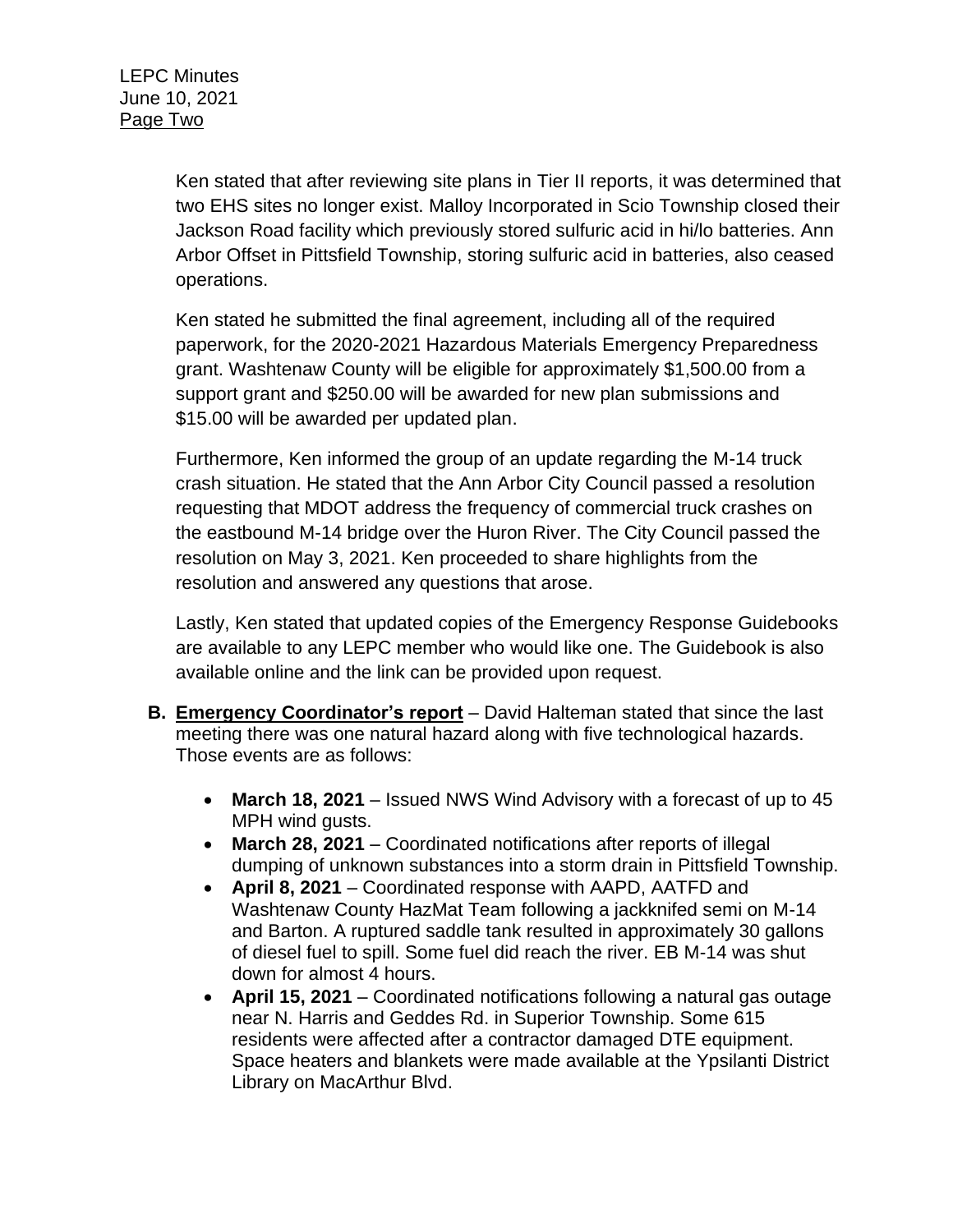- **April 19, 2021** Coordinated response following a semi crash and diesel spill on SB US-23 and Plymouth Rd. Approximately 100 gallons of fuel were spilled.
- **May 17, 2021** Coordinated notifications following a natural gas outage near Dixboro Rd. and Plymouth Rd. in Superior and Ann Arbor Townships. A contractor hit a gas main causing a 125-resident outage. DTE had to go into the homes and disconnect all the customers and then relight the pilots.

Additionally, David stated that Ben Pinette has been working diligently with our mass notification software, Everbridge, to ensure residents are being properly notified as needed. A public announcement was recently distributed stating Consumers is going to install and pay for an outdoor warning siren at the Freedom Township Pumping Station. It will be programmed for activation for all of Washtenaw County's criteria including severe weather and hazardous materials incidents that may occur in the area that would require residents to take immediate action. David then offered to answer any questions that the group had.

**C. HazMat Team Director's report** – Russ Girbach stated the only incident that the HazMat Team responded to since our last meeting was the jackknifed semi incident on EB M-14 and Barton on April 8, 2021 resulting in diesel fuel spilling into the river. Russ continued saying that about 3-4 hours after this incident occurred, a similar incident occurred in the same location. Another semi jackknifed and more diesel fuel was spilled into river. The HazMat team responded to and handled the spillage. Yet another accident occurred in the exact same location about 3 days later. Thankfully, there was no fuel leakage into the river.

Russ informed the group that after those incidents, the fire chief from Ann Arbor City sent a letter to MDOT discussing the issues with the roadway that continue to cause accidents in that area.

After further discussion about the ongoing traffic hazard on EB M-14 and Barton Drive, Katie Scott stated, on behalf of the LEPC, she would be willing to take the request for resolution to the Board of Commissioners, in hopes they would send a letter to the State with these concerns.

**A motion to support the actions of Katie Scott with presenting a letter of resolution to the Board of Commissioners was made by Stephen Field, seconded by Don Dettling. Approved unanimously.** 

**A motion to approve the reports as submitted was made by Marc Breckenridge, seconded by Chris Brown. Approved unanimously.**